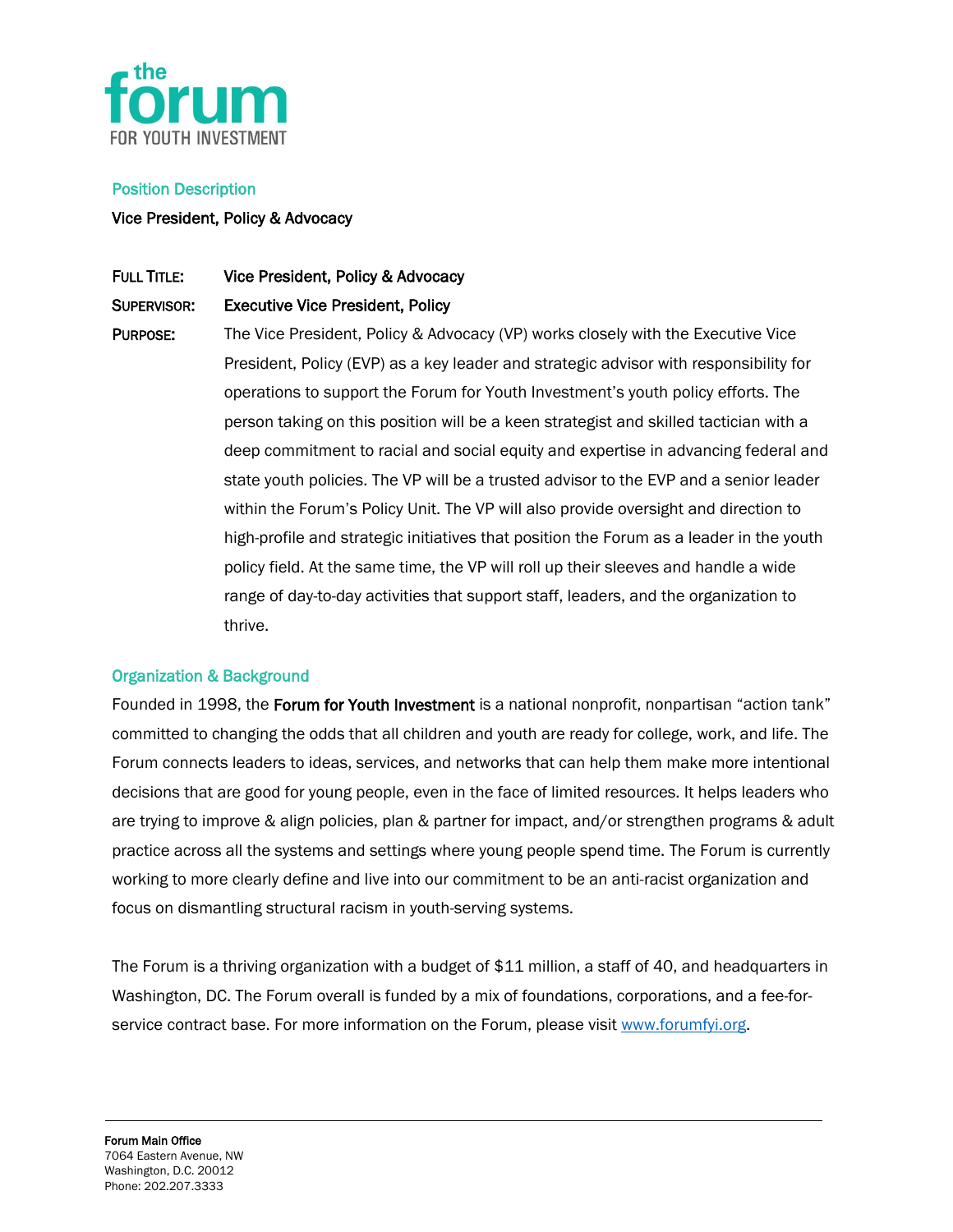# Position Responsibilities

Specific responsibilities include but are not limited to the following:

- Advance our policy agenda to ensure all young people are ready for college, work, and life, leading three core functions, including policy development and alignment, advocacy, and coalition-building.
- Stand up a new coalition-building function, establishing a national youth development policy coalition across sectors and youth-serving systems.
- Oversee unit's project management, ensuring that we complete all deliverables on time and with the highest levels of quality and customer/stakeholder satisfaction.
- Lead a committed team, supervising three directors, to maximize unit performance and produce results aligned with the organization's strategy and impact metrics. Using a continuous improvement framework, develop strategies to support a collaborative culture, shared accountability, and efficiency.
- Partner with the EVP of Policy to define unit and staff goals and performance expectations that align with the organization's strategic plan, providing guidance and conducting regular performance evaluations.
- In partnership with the EVP of Policy, serve as key relationship manager for funders, aligning unit's resource development approach to the organization's strategic plan, priorities, and unit's core functions. Oversee the unit's grant reporting.
- Collaborate effectively with other units and organizational functions, including Cross-Systems Consulting, Strategic Communications, and Youth Program Quality.

### Performance/Character Requirements

.

We are looking for a leader with experience building exceptional staff teams and organizational systems that drive growth. In this role you will contribute to the creation of a unit roadmap in partnership with the EVP and other unit leaders. Then it's time to get results through exceptional implementation of the plan. Characteristics of successful candidates include:

- **Manages Self** You ask for feedback on impact of your behavior on others. You identify and follow through on actions in response to constructive feedback. You honestly assess your own strengths and know what weaknesses need support.
- Leads Courageously You act courageously to make changes that will improve the organization. You consistently drive to successful outcomes and stay composed and positive in challenging situations.
- Communicates Effectively You communicate (both in writing and verbally) clearly, succinctly, and in a timely manner. You provide information people need to know to do their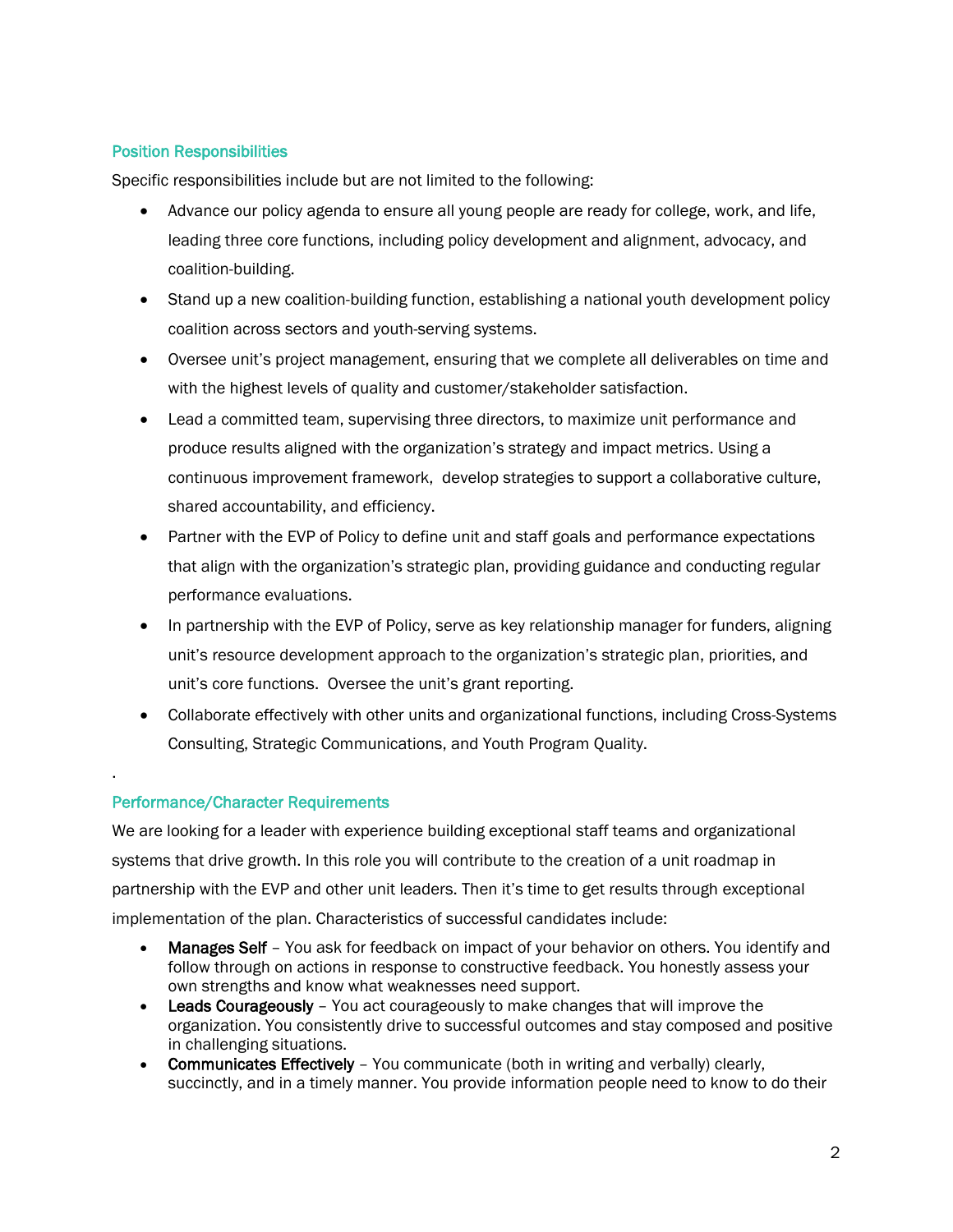jobs, make accurate decisions, and to feel part of a team. You are able to engage an audience and achieve the desired effect in a variety of formal presentation settings.

- Builds High-Performing Teams/Develops Others You form and lead teams capable of getting results. You create a learning environment of creativity and engagement. You can effectively raise and resolve conflict with the team. You provide frequent and timely developmental feedback to others and construct compelling developmental plans. You take personal responsibility for mentoring high-potential employees.
- Makes Quality Decisions You clearly state where you stand on issues, even if it is unpopular. You seek input from appropriate parties before making decisions, and still make timely decisions.
- Demonstrates Strategic Agility You anticipate future consequences and trends accurately. You're able to align your goals to the overall organizational strategy. You can create breakthrough strategies and plans.
- Demonstrates Business Acumen You understand and create opportunities to cultivate and support exceptional partnerships. You are able to make the case for decisions and initiatives. You adapt strategies and tactics to create successes defined by metrics.
- Influences and Negotiates You influence others by building coalitions or alliances among diverse groups. You effectively adapt the influence strategies depending upon the situation. You're skillful at removing barriers that get in the way of effective collaboration among groups.
- **Manages Vision and Purpose** You inspire commitment to a compelling vision and shared values. You create a climate in which people want to do their best. You're able to champion change and lead the organization through a transition.
- Thinks Strategically, Executes Skillfully You can see the forest through the trees and know how to craft strategic short- and long-term programs that are aligned with organizational goals. At the same time, you can't wait to roll up your sleeves and get the work done.
- Is Goal Oriented You are a doer, with doggedness, with a determination and commitment to reach a goal and a strong bias toward action. You always find a way to make it happen.
- Demonstrates Creativity While there are tried-and-true tactics in your toolbox, you explore new ways of thinking and continually strive to create best-in-class programs that move your organization and field forward.
- Handles Ambiguity You can effectively cope with change and lead others through it.
- Communicates Assertively As a senior-level communicator, you express opinions directly, confidently, and accurately. You can also be very persuasive and influence the way others think, feel, or behave.
- Collaborates & Values Relationships You can quickly gain the respect and trust of your direct reports, peers, and leadership team. You understand the importance of listening, asking probing questions, and allowing others to be heard.
- Takes Risk The entrepreneurial spirit shines through in your willingness to experiment with new approaches and act even though the outcome is uncertain.
- Models Diplomacy You have worked in diverse settings and understand the cultural sensitivities of doing business with partners and clients around the country. You are tactful in dealing with diverse people or situations.
- Exhibits Professional Acumen You demonstrate confidence, experience, and poise under pressure.

# **Qualifications**

• Bachelor's degree in related field, such as public policy or political science; advanced degree (MPP, JD, etc.) preferred.